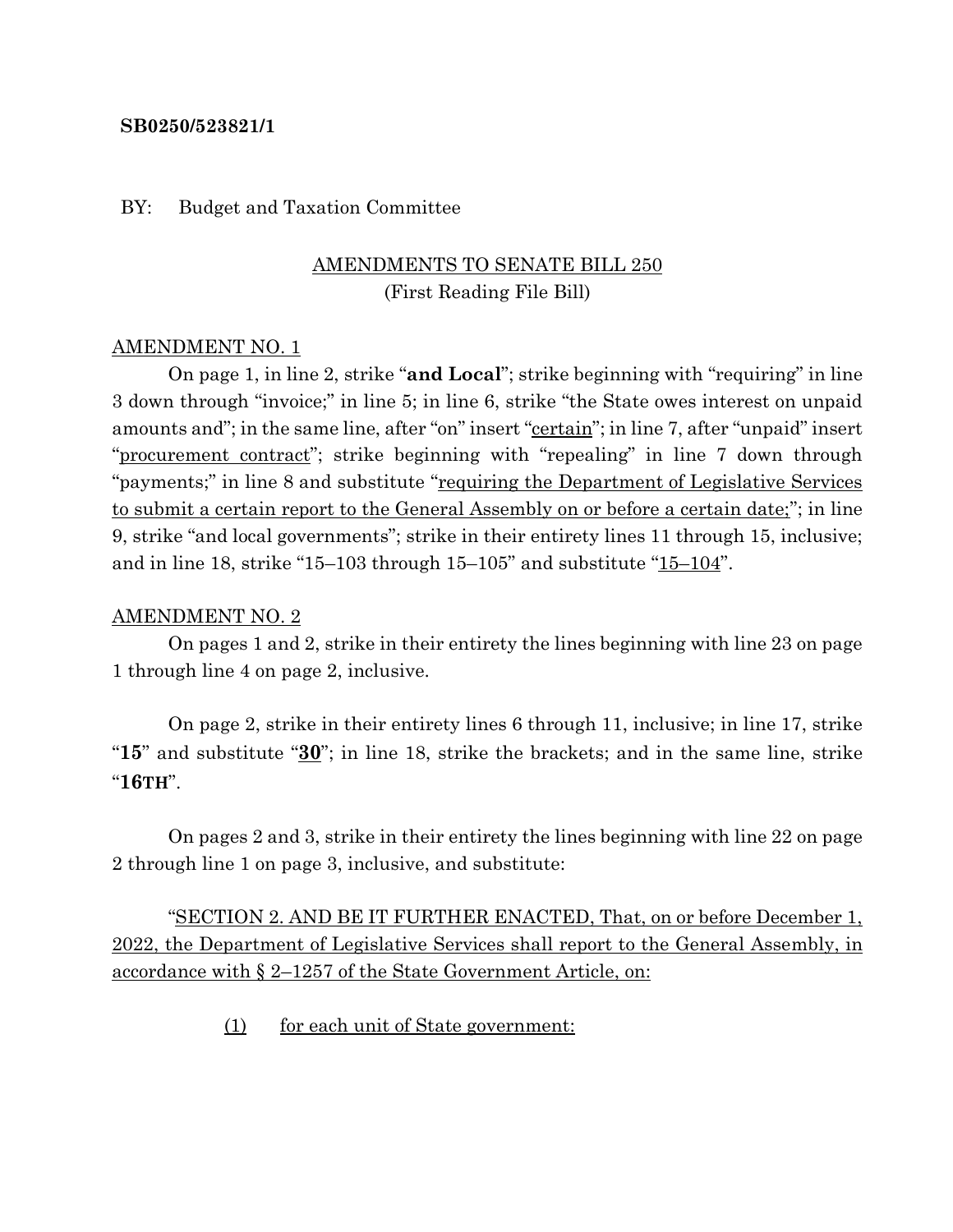## **SB0250/523821/01 Budget and Taxation Committee Amendments to SB 250 Page 2 of 4**

(i) the number of unit staff whose work responsibilities involve processing procurement contract payments;

(ii) the number of vacancies for positions that would be assigned to process procurement contract payment; and

- (iii) for at least the prior 3 fiscal years:
- 1. the average time for the unit to process a procurement contract payment;

2. the percentage of procurement contract payments that

are:

A. paid within 30 days after the day on which the payment becomes due under the procurement contract;

B. paid after 30 days but fewer than 37 days after the day on which the payment becomes due under the procurement contract;

C. paid after 37 days but fewer than 45 days after the day on which the payment becomes due under the procurement contract; and

D. paid 45 days or more after the day on which the payment becomes due under the procurement contract; and

3. the amount of interest paid by the unit for late payments made on procurement contract invoices;

(2) based on the information obtained under item (1) of this section, the fiscal impact to the State of: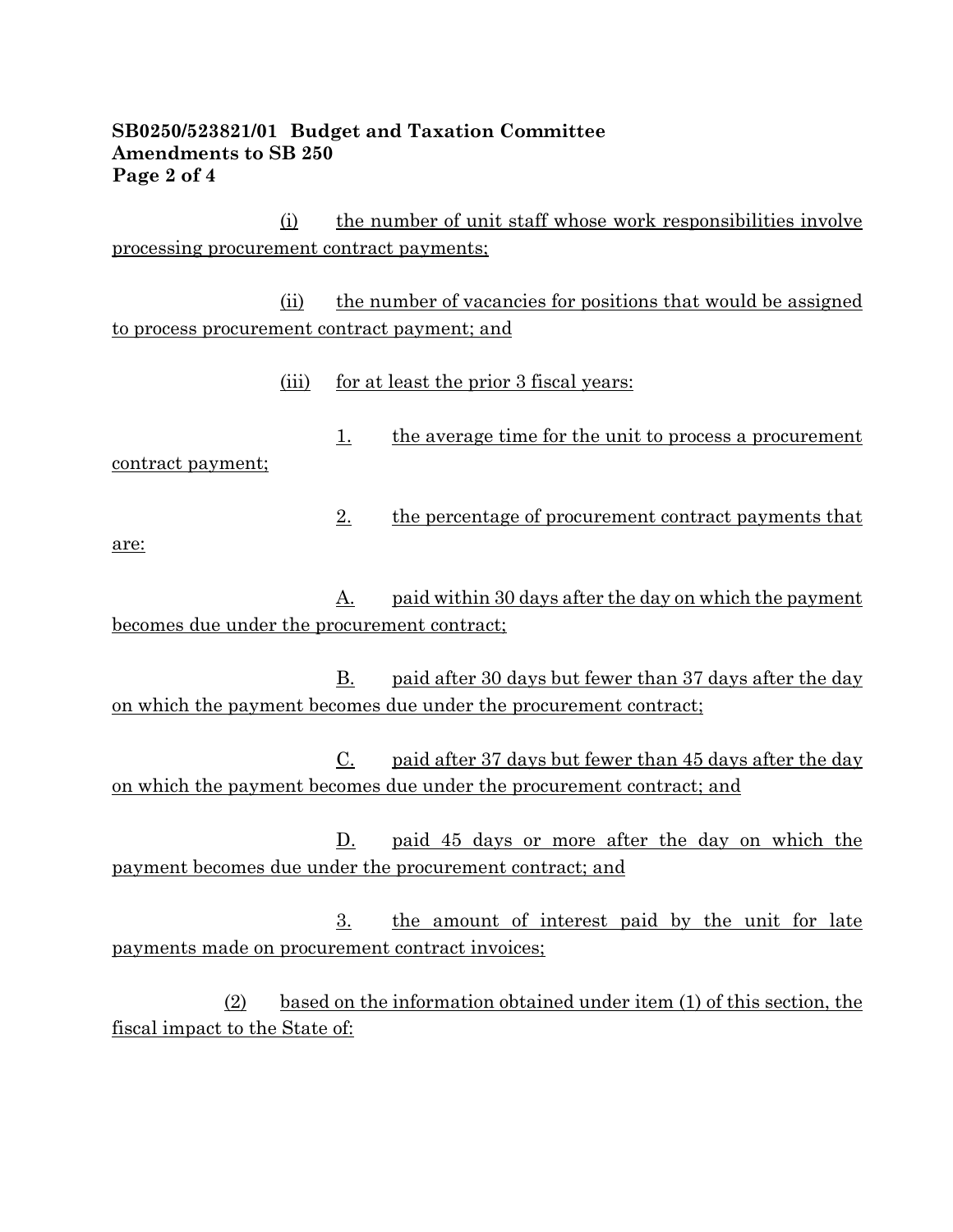## **SB0250/523821/01 Budget and Taxation Committee Amendments to SB 250 Page 3 of 4**

(i) reducing the number of days following receipt of an invoice after which the State owes interest on unpaid amounts; and

(ii) reducing the number of days following receipt of an invoice after which interest begins to accrue on unpaid amounts; and

(3) the status of the upgrade of the Comptroller's online payment processing portal.

# SECTION 3. AND BE IT FURTHER ENACTED, That:

(a) On or before December 1, 2022, the Department of Information Technology, in consultation with the Comptroller, the Department of Budget and Management, the Department of Transportation, the Department of General Services, and the State Treasurer, shall report on:

(1) the status of the upgrade of the Comptroller's online payment processing portal;

(2) the status of plans to upgrade the State's Financial Management Information System, including target dates for critical project milestones;

(3) the status of plans to ensure all units of government engaging in procurement utilize electronic systems for the processing of payments; and

(4) the extent to which all electronic payment processing systems used by units of State government can be integrated into one central electronic system.

(b) The report required under subsection (a) of this section shall be submitted to the General Assembly, in accordance with § 2–1257 of the State Government Article, on or before November 1, 2022.

(Over)